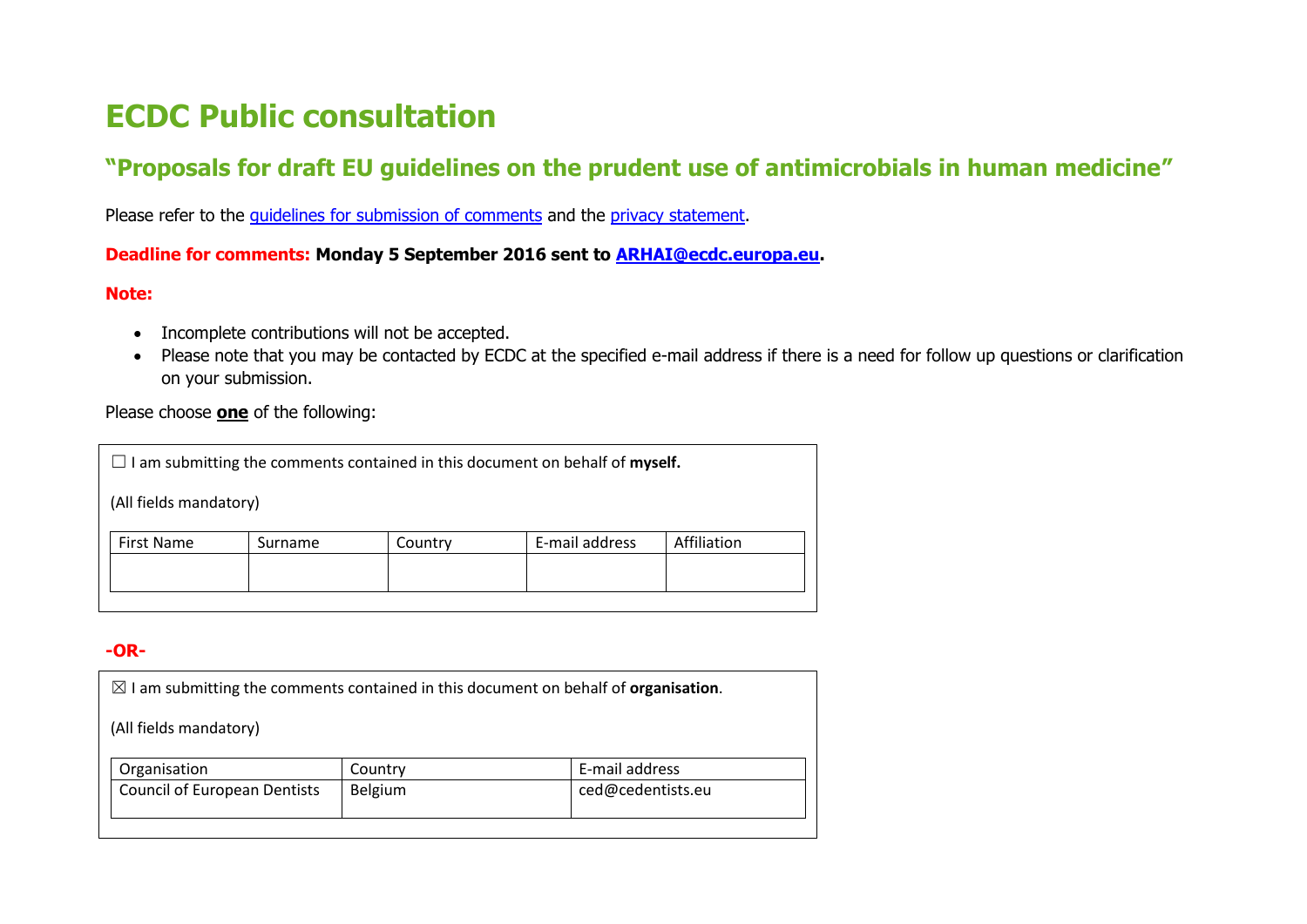## **Comments on the document under public consultation:**

| Section of document<br>(Introduction,<br>Definitions, etc) | Page and<br>line<br>number  | <b>Comment and rationale</b>                                                                                                                                                                                                                                                                                                                                                                                                                                                                                                                                                                  | <b>Proposed change</b>                                                                                                                                                                                                                                                                                       |
|------------------------------------------------------------|-----------------------------|-----------------------------------------------------------------------------------------------------------------------------------------------------------------------------------------------------------------------------------------------------------------------------------------------------------------------------------------------------------------------------------------------------------------------------------------------------------------------------------------------------------------------------------------------------------------------------------------------|--------------------------------------------------------------------------------------------------------------------------------------------------------------------------------------------------------------------------------------------------------------------------------------------------------------|
| General comment                                            | 34                          | The CED welcomes the expert consensus approach to the<br>development of the draft EU Guidelines and in the large<br>majority supports the general approach and the<br>recommendations presented in each section. In particular,<br>CED considers that it is, indeed, timely and appropriate to<br>provide guidance on generic elements of good practice.<br>The CED General Meeting has for some time unanimously<br>agreed a resolution that supports best practice in prescribing<br>and emphasises the responsibility of the dental profession in<br>contributing to the reduction of AMR. |                                                                                                                                                                                                                                                                                                              |
| 5. Prescribers                                             | Page 5,<br>219              | "In the Community: () dentists should prescribe<br>antimicrobials according to quidelines.<br>The CED fully understands this principle and supports it as it<br>stands but wishes to comment that there may be situations<br>where a dentist may feel justified in prescribing outside the<br>national guidelines. Guidelines are exactly that $-$ guidelines<br>and not legislative standards. Where a dentist, with fully<br>informed and valid consent from the patient, prescribes<br>outside the guidelines, the justification to do so should be<br>properly recorded and justified.    | dentists should aim to prescribe<br>antimicrobials according to guidelines.<br>Where the dentist feels it appropriate to<br>prescribe, or not prescribe, outside the<br>guidelines, valid consent should be sought<br>from the patient and justification for the<br>decision fully documented and justified. |
| 5 Prescribers                                              | Page 5<br>219-220<br>Page 2 | Antimicrobials should not be used as a substitute to dental<br>operative intervention [40-42]".<br>The CED fully supports this statement but wishes to add to it.                                                                                                                                                                                                                                                                                                                                                                                                                             | Antibiotics should not be used by dentists<br>or other healthcare professionals as a<br>substitute to dental operative intervention.                                                                                                                                                                         |
|                                                            | 90                          | General Medical Practitioners, who, in England and Wales see<br>c.600,000 dental consultations per annum, not having the                                                                                                                                                                                                                                                                                                                                                                                                                                                                      |                                                                                                                                                                                                                                                                                                              |